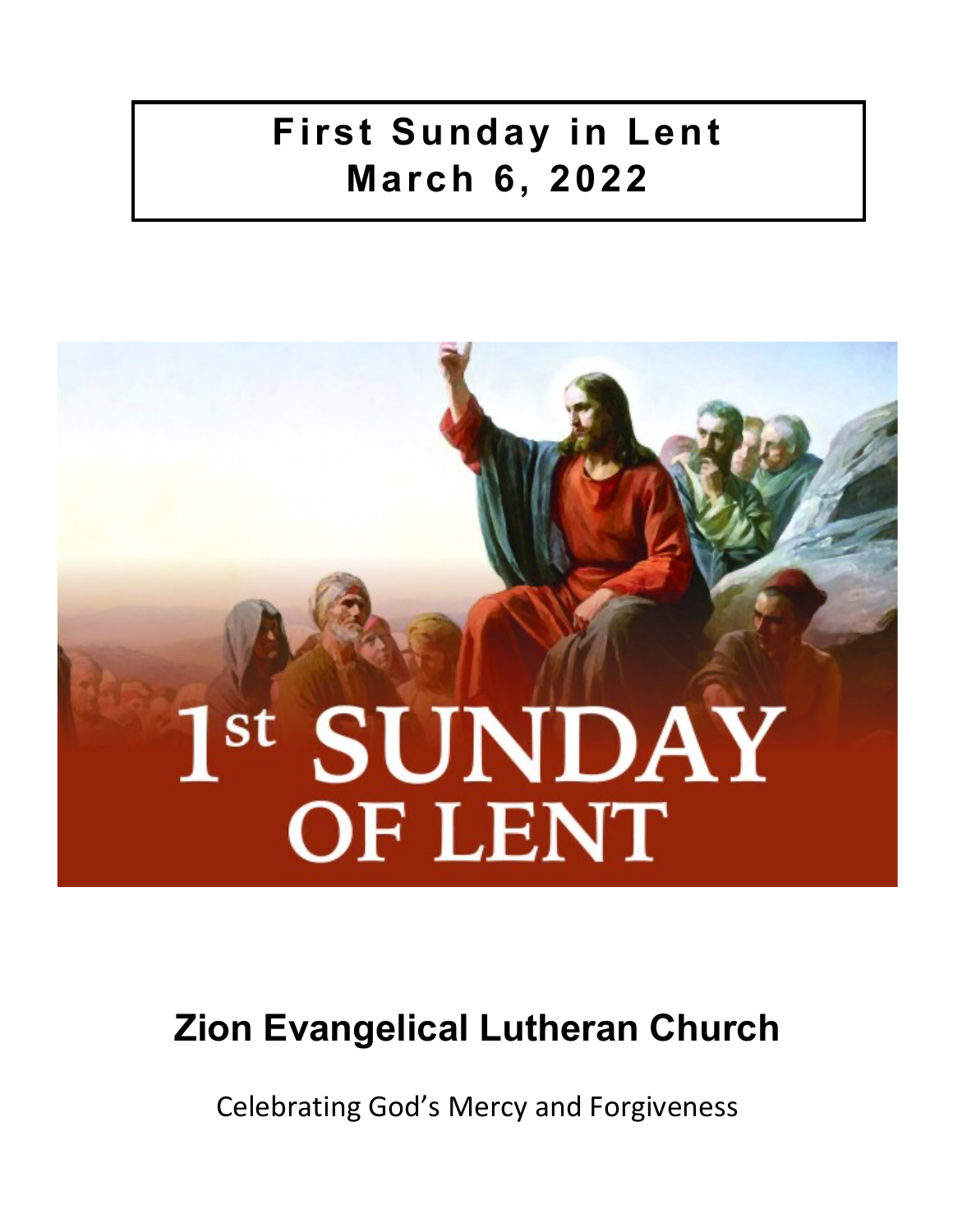# **The First Sunday of Lent**

*Please be sure that all electronic devices are silenced*. \*Indicates to stand, as able.

# **GATHERING** *The Holy Spirit calls us together as the people of God.*

These forty days called Lent are like no other. It is our opportune time to return to the God who rescues, to receive the gifts of God's grace, to believe with the heart and confess with the mouth the wonder of God's love in Jesus, and to resist temptation at every turn. This is no small pilgrimage on which we have just embarked. It is a struggle Jesus knew. It is a struggle Jesus shares. The nearness of the Lord, in bread and wine, water and word, will uphold and sustain us.

#### **Prelude**

#### **Welcome**

- **\* Confession and Forgiveness**
- **L: In the name of God, who makes a way in the wilderness, walks with us, and guides us in our pilgrimage.**
- **A: Amen.**

*\*\*\* Silence is kept for reflection and self-examination \*\*\**

- L: Holy One,
- **A: we confess that we have wandered far from you: we have not trusted your promises, we have ignored your prophets in our own day, we have squandered our inheritance of grace, we have failed to recognize you in our midst. Have mercy on us! Forgive us and turn us again to you. Teach us to follow in your ways, assure us again of your love, and help us to love our neighbor. Amen.**

#### **\*Absolution** (*Receive God's Forgiveness*)

- L: Beloved in Christ, the Word draws near to you, and all who call out to God shall be saved. In Jesus, God comes to you again and again and gathers you under wings of love. In Jesus' name, your sins are forgiven. God journeys with you and teaches you how to live in love.
- **A: Amen.**

**\*Gathering Hymn: "***I Want Jesus to Walk with Me!",* ELW 325, vss. 1 & 2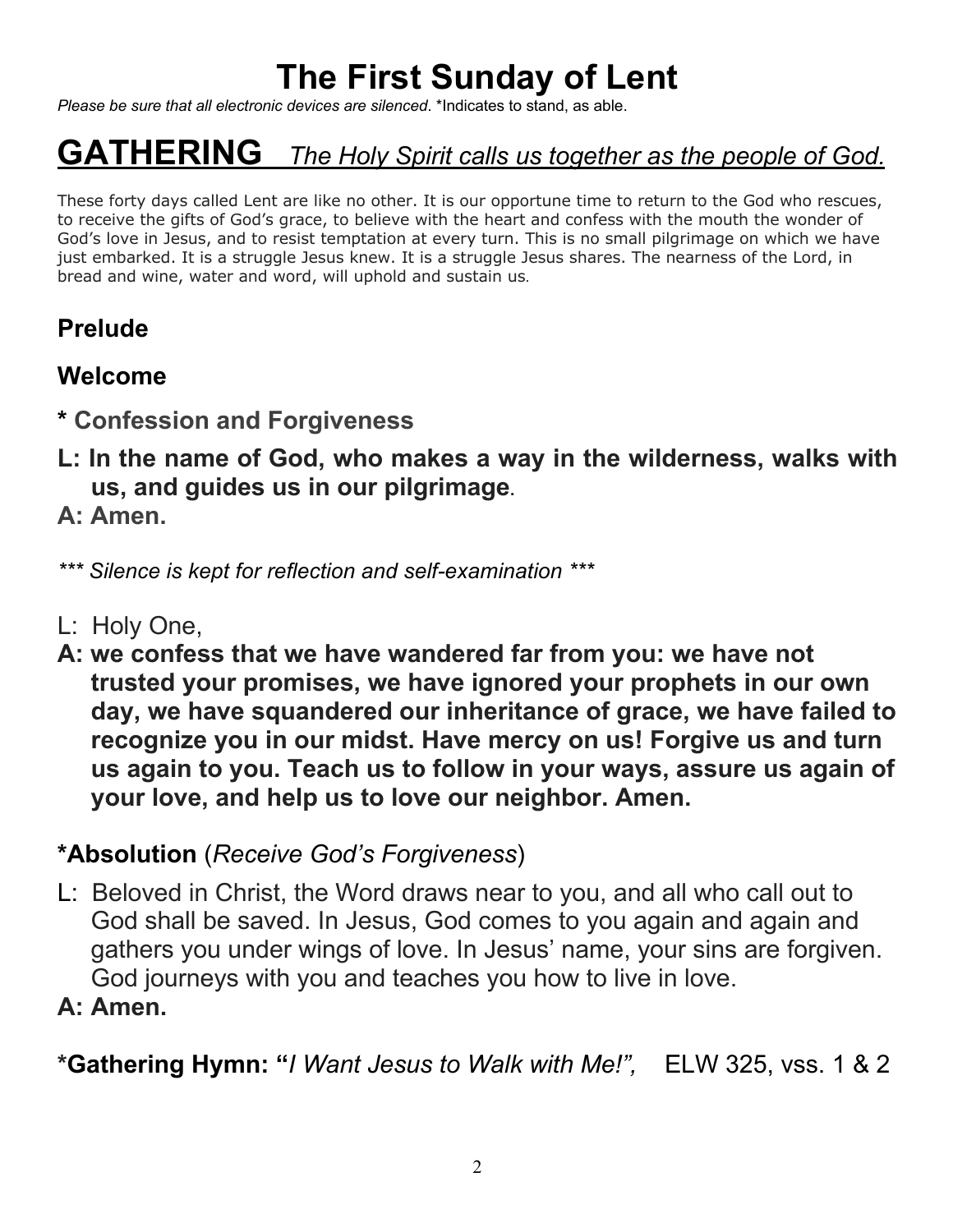#### **\*Greeting**

- L: The grace of our Lord Jesus Christ, the love of God, and the communion of the Holy Spirit be with you all.
- **A: And also with you.**

#### **\*Prayer of the Day**

L: O Lord God, … now and forever.

**A: Amen.**

# **WORD** *God speaks to us in scripture reading, preaching, and song.*

## **A Reading from Psalm** 91:1-2, 9-16

**(Please read responsively – all join in on the even verses)** 

 $<sup>1</sup>$  You who live in the shelter of the Most High,</sup> who abide in the shadow of the Almighty,

- **<sup>2</sup> will say to the LORD, "My refuge and my fortress; my God, in whom I trust."**
- $9$  Because you have made the LORD your refuge, the Most High your dwelling place,
- **10no evil shall befall you,**

#### **no scourge come near your tent.**

 $11$  For he will command his angels concerning you to guard you in all your ways.

**<sup>12</sup> On their hands they will bear you up, so that you will not dash your foot against a stone.**

 $13$  You will tread on the lion and the adder,

the young lion and the serpent you will trample under foot.

#### **<sup>14</sup> Those who love me, I will deliver;**

#### **I will protect those who know my name.**

 $15$  When they call to me, I will answer them;

I will be with them in trouble, I will rescue them and honor them.

#### **<sup>16</sup> With long life I will satisfy them, and show them my salvation.**

#### **Second Reading: Romans 10:8b-13**

*Paul reminds the Christians at Rome of the foundation of their creed, the confession of faith in the risen Christ as Lord.*

 $R^r$ . The word of the Lord.

**A: Thanks be to God.**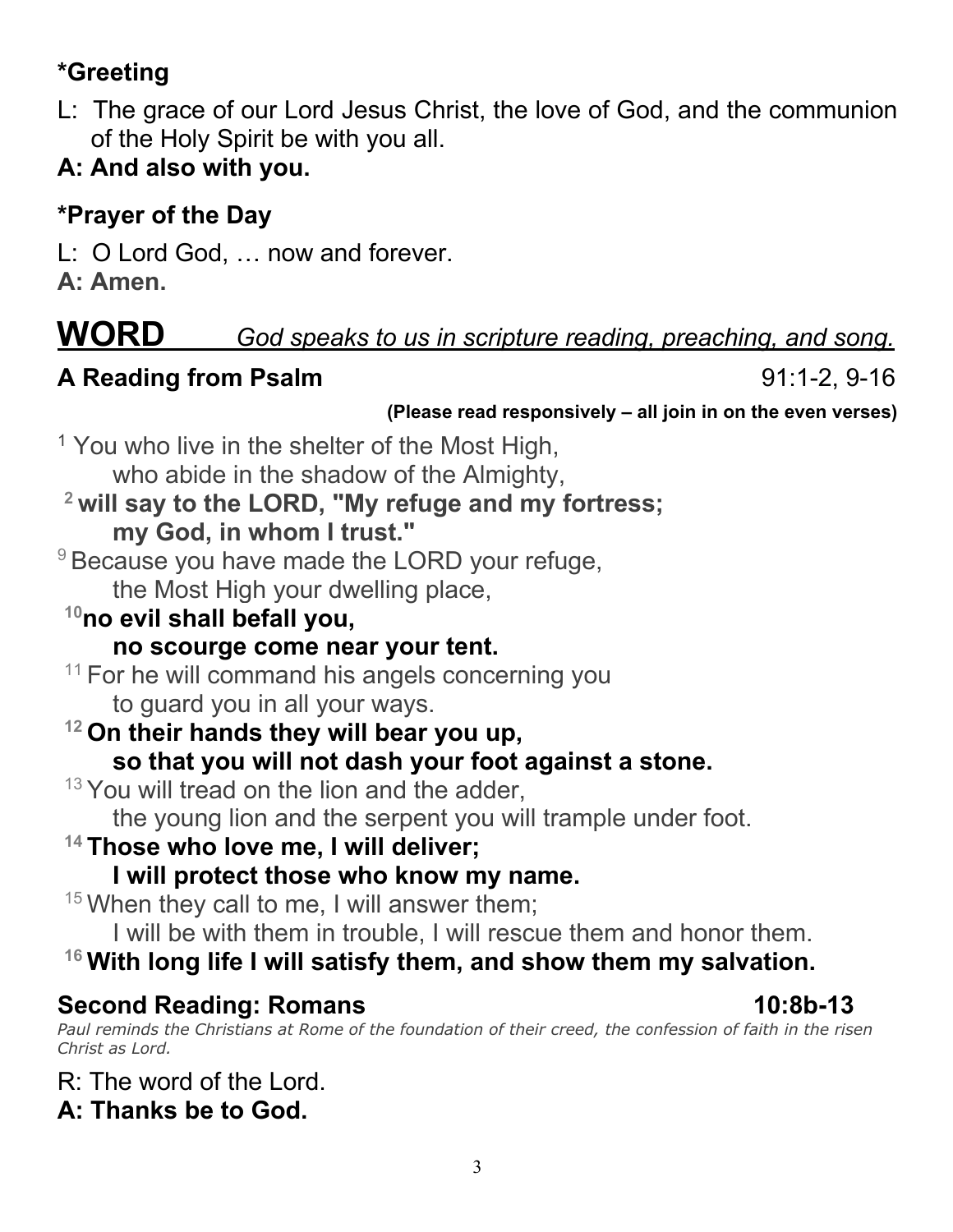#### L: The holy gospel according to Luke the 4<sup>th</sup> chapter. **A: Glory to you, O Lord.**

*After being filled with the Holy Spirit at his baptism, Jesus is led in the wilderness. Through his responses to the temptations of the devil, he defines what it means to be called "the Son of God."*

#### L: The Gospel of the Lord. **A: Praise to you, O Christ.**

#### **Message**

**Special Music**

#### **\*Offering**

- L: Let us pray… Extravagant God
- **A: you have blessed us with the fullness of creation. Now we gather at your feast where you offer us the food that satisfies. Take and use what we offer here, come among us, and feed us with the body and blood of Christ, in whose name we pray. Amen.**

#### **\*Prayers of the People**

The response to: "Merciful God," is **"Receive our prayer."**

# **MEAL** *God feeds us with the presence of Jesus Christ.*

#### **\*GREAT THANKSGIVING**

L: The Lord be with you.

#### **A: And also with you.**

L: Lift up your hearts.

**A: We lift them to the Lord.**

L: Let us give thanks to the Lord our God.

#### **A: It is right to give our thanks and praise.**

**\*Words of Institution**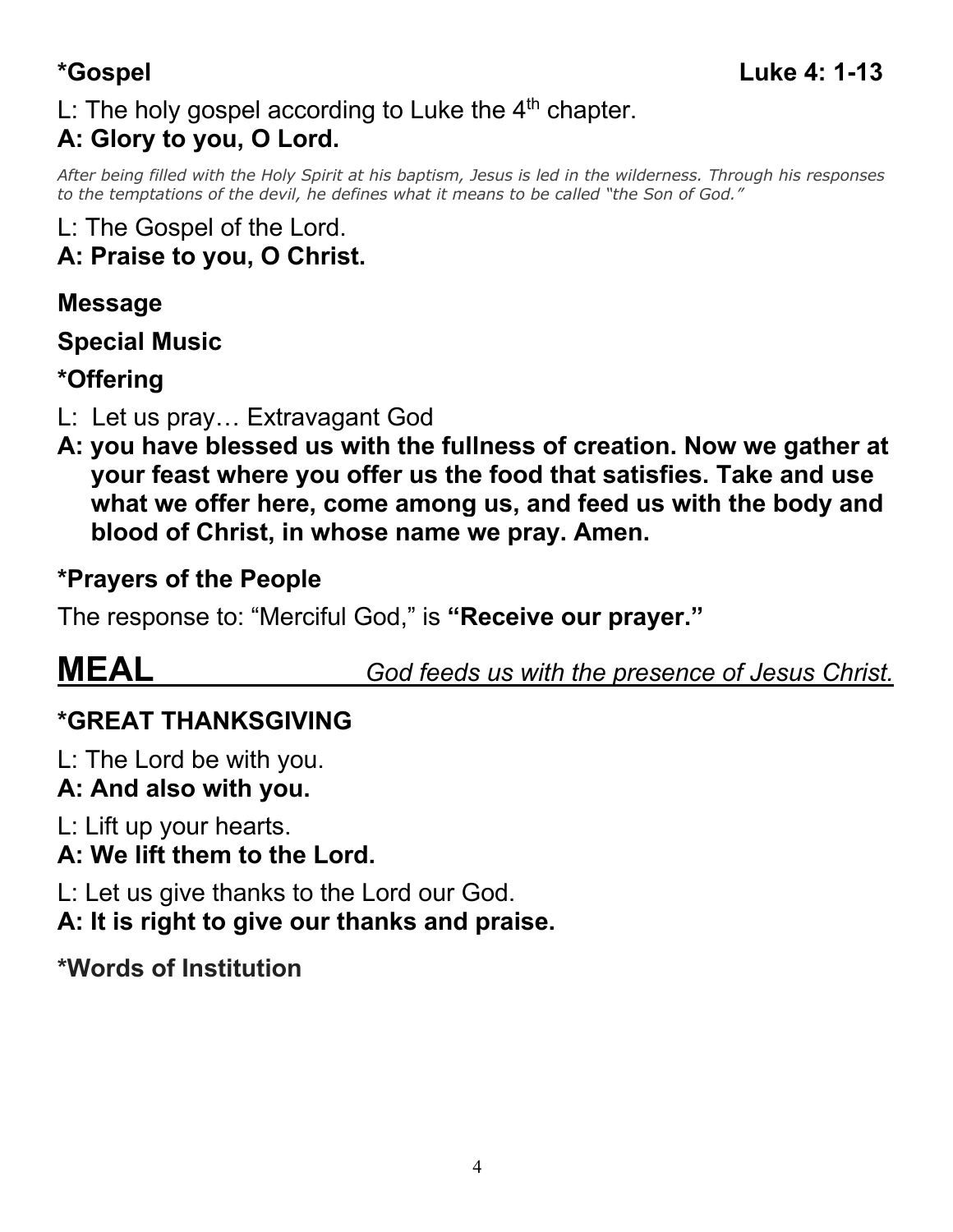#### **\*Lord's Prayer**

L: Gathered into one by the Holy Spirit, we pray as Jesus taught us.

**A: Our Father, who art in heaven, hallowed be thy name, thy kingdom come, thy will be done, on earth as it is in heaven. Give us this day our daily bread; and forgive us our trespasses, as we forgive those who trespass against us; and lead us not into temptation but deliver us from evil. For thine is the kingdom, and the power, and the glory, forever and ever. Amen.**

L: Here is food and drink for the journey. Take and be filled.

### **Sharing the Supper**

*Each row will be dismissed by an usher, to maintain proper social distancing. Communicants will walk down the center aisle to the rear of the sanctuary where communion will be received. Please remain near the center of the aisle to avoid crowding the ends of pews. Masks must be kept on until standing in front of communion assistant where you will receive bread and wine. Juice and gluten free options are available upon your request. There will be a small trash can to dispose of your cup. Masks are to be returned to proper wearing, covering nose and mouth, prior to returning to your seat via the side aisle. If you need communion brought to you in your pew, please notify an usher. All baptized believers are welcome at God's table.* 

#### **\*Prayer after Communion**

L: Blessed Jesus, in this rich meal of grace, you have fed us with your body, the bread of life. Now send us forth to bear your life-giving hope to a world in need.

#### **A: Amen.**

# **SENDING** *God blesses us and sends us in mission to the world.*

#### **\*Blessing**

L: You are children of God, anointed with the oil of gladness and strengthened for the journey. Almighty God, motherly, majestic, and mighty, bless you this day and always.

#### **A: Amen.**

**\*Sending Hymn: "***God Loved the World",* ELW 323, vss. 1 & 5

#### **Announcements**

#### **\*Dismissal**

L: Go in peace. Jesus meets you on the way.

#### **A: We will! Thanks be to God.**

**Postlude:** Liturgy from sundaysandseasons.com, Augsburg Fortress Liturgies annual license #45465, copyright Augsburg Fortress, all rights reserved. One License #A-725191. CCLI #1514582.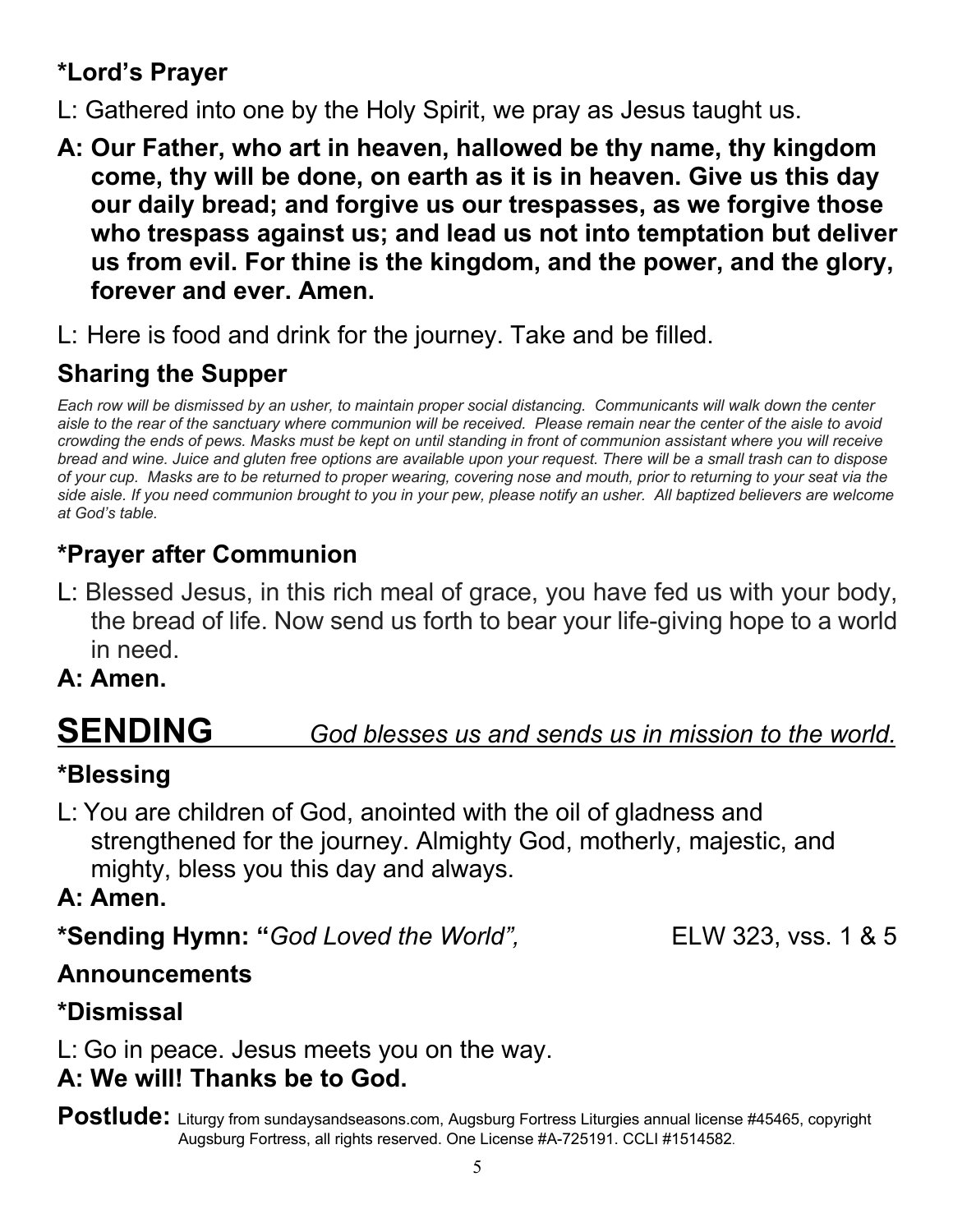#### **CONGREGATIONAL CARE**

Please read through the names of people who have requested prayer for one reason or another under our *Prayer Ministry Section*. God knows the reason, and we are called to care. We offer care by; praying, picking up the phone to offer a word of encouragement, sending a note or text, and offering help where a need arises. That is Christian Care. Let's show the world what it means to be God's Church!!!

*REMAINING WELL:* In an effort to keep our congregation and community safe and well, please be reminded that in this time of flu, colds, COVID and its variants, if you are not feeling well, please be kind to yourself and others and stay home!!! Sunday worship continues to be streamed weekly on Facebook. If you have a special need ie; groceries or prescriptions picked up or would like to be held in prayer please contact the church office. Let's do our best to stay well together!

#### **PRAYER AND SPIRITUALITY MINISTRY**

**PRAYER** is how we communicate with the God of the universe. Those we hold in our fervent prayers include: Owen Fleming, Dona Harmon, Gary Harmon, Marge Harrold, Rich Harrold, Shirley Hasenmeier, Donna Morefield, Pat Tomazic, Mathew Ward, Ben Hasenmeier, Sandie Kvasnika, John Lyren, Michael Miller, John Neuman, Dick Schenk, Laura, Paul, Ridley, those at risk for illness, health care workers, first responders, "essential" workers, and the homeless.

**PRAYER GATHERING:** "You Are a Light On a Hill," Zion's Prayer gathering will take place March 10th at 3:00PM in the sanctuary. Please note there is a prayer box on the prayer table in the narthex. All are invited to place any prayer requests/concerns in the box.

*HURON COMMUNITY PRAYER PATH & LABYRINTH* is open year-round from dawn to dusk. There are three separate prayer paths. The upper path is wooded and is one mile long. The lower path follows a brook, transformation bridge, and hilly wooded terrain provides a serene way to commune with nature. The third path traverses the meadow leading to the labyrinth.

The labyrinth is a meditative path that has one entry that leads you to the center. As you walk, find your own pace, let the world drop away, and turn inward to what you feel and think. In the center, pause, reflect, and be open to the whispers of your heart and God's message to you. Please take time and experience God on the path!

*HOLY GROUND:* The Prayer Path has published a book, *Holy Ground***,** that describes how the Prayer Path and Labyrinth got started, how it came together, the blessings people have received, and lives changed. The books are a fundraiser to help collect money for a replacement tractor and are available for \$15.00 in the narthex or see Shelia Preston. Please spread the word!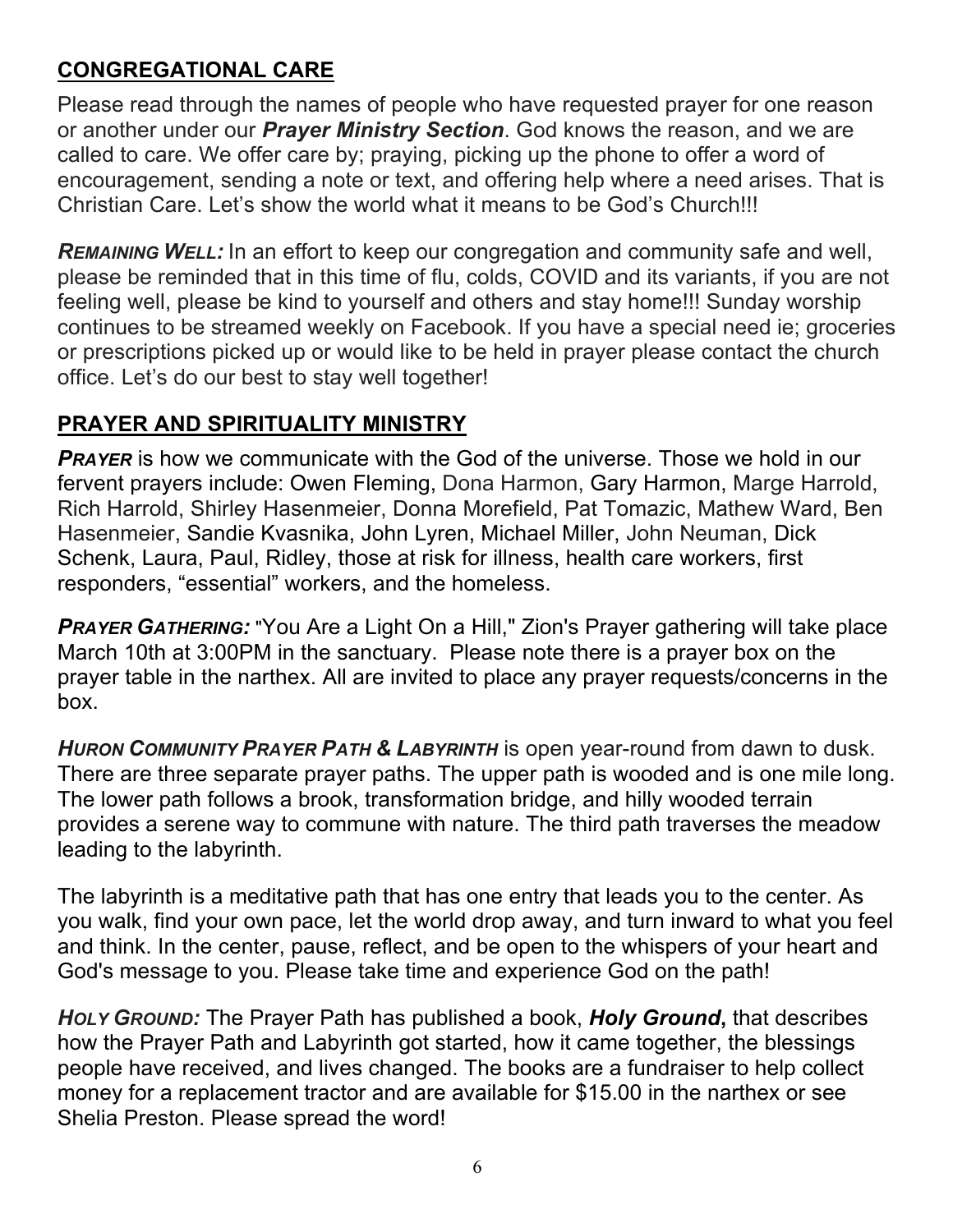*PRAYER PATH WORKDAY:* March 12th, 9:00 a.m. to 12 noon. Come share the privilege and honor of serving God on His Holy ground. Lots of fun and fellowship. Come and go as you please. Call Tom Preston if you have any questions. 419-271-5271

#### **WOMEN'S MINISTRY**

*ALL WOMEN OF ZION* and their friends are invited to join in the monthly Bible study**.** We will meet at the Christian Center on Thursday, March 10th, at 10:30 a.m. We are learning about the "Kingdom of God" in an exciting and encouraging study by Mark Powell from Trinity Seminary. If you would like a copy of the study, please contact Leslie Foxworth at lljean2@aol.com. If you would like to continue in fellowship, we go out to lunch following the meeting.

*WOMEN'S MINISTRY:* Ladies save the date of April 30, for the Spring Gathering to be held at Zion Lutheran, Sandusky from 9am - 1pm. This year's theme is "*Praying with Body and Soul*." Stay tuned as more specific information will be coming soon.

#### **WORSHIP INFORMATION**

**WORSHIP** is a time to connect with God and others, say thank you to God for everything we have been given, a time to learn and grow our faith and understanding and be challenged to follow the teachings of Jesus, a time to be in community. Please join us each Sunday at 9:00 am as we come together for worship.

*MIDWEEK LENTEN SERVICES* will begin this Wednesday, March 9th at 7:00PM. A light meal and fellowship will take place at 6:30 in the Fellowship Hall. For those who would like to join our Lenten Book Club we will be reading 'The Last Week' by Borg and Crossan. Discussion will take place during fellowship before each service. For further details see Hope Nottke.

*FLOWER CHART:* The 2022 Sign-up Flower Chart is posted on the bulletin board in the narthex. Cindy Carruthers (419-602-7269) will again coordinate this ministry for 2022. Flowers are purchased from Sweet Pea Flower Truck and are \$25.00 per side. Invoices are placed in the cubby marked "Sweet Pea Invoice" in the upper room and can be picked up there. Payments should be mailed directly to Sweet Pea. Cindy will contact you before the flowers are ordered. If the flowers are to celebrate a special occasion or in honor or memory of a loved one, please notify Cindy or the office at 419- 433-4711 or zionhuron@gmail.com so it can be listed properly in the bulletin.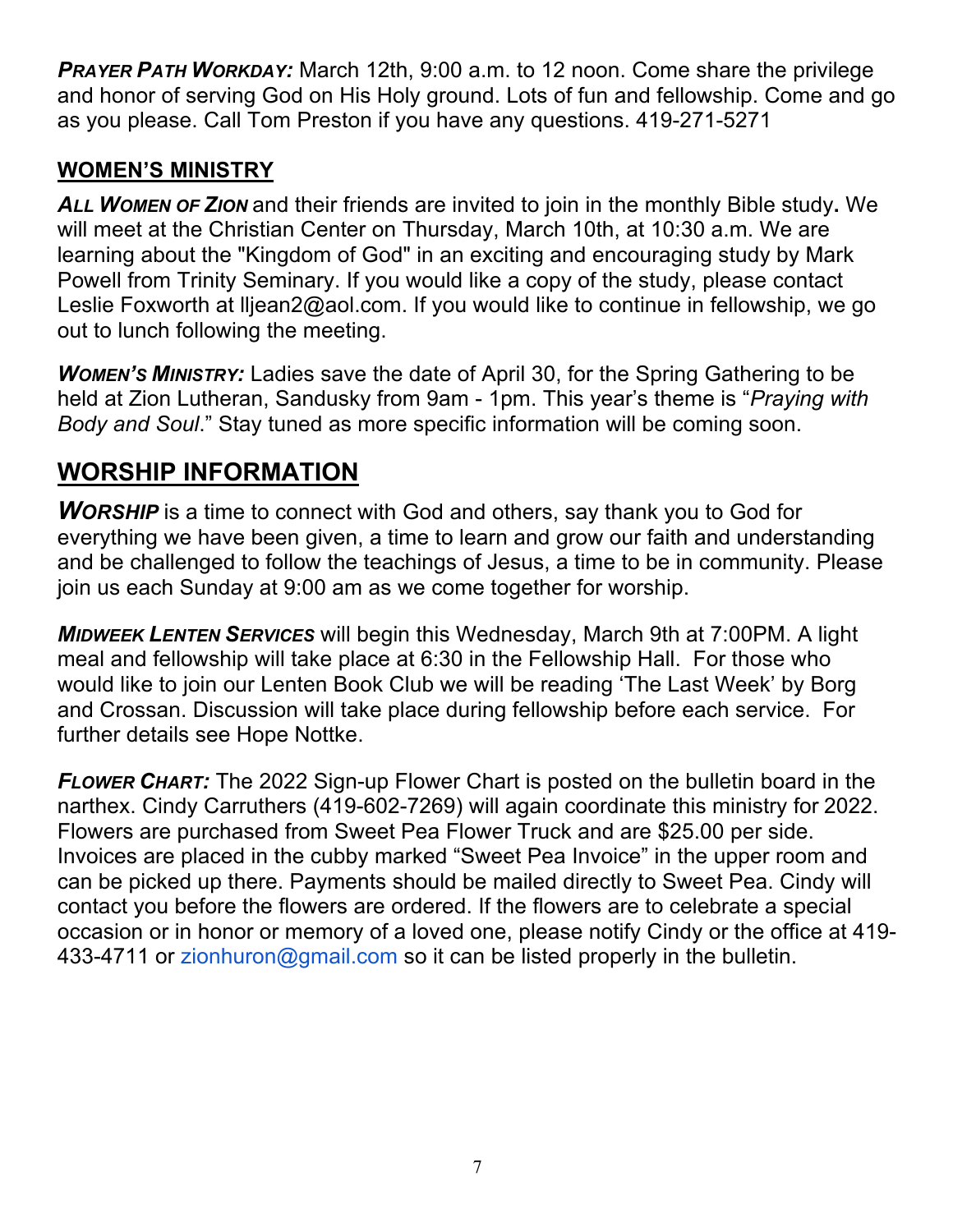*ACTIVITY BAGS* are back for our younger members and visitors. The Activity Bags are located at the entrance of the Sanctuary. Please use a bag during the worship service. We ask that you put all items back into the bag and return to the proper place, so that others may also enjoy. \*\*We are looking for 1-2 individuals to assist with the upkeep of the Activity Bags. Minimal time commitment is required. Please reach out to Missy Gibboney at magibboney@hotmail.com or the church office if you are interested or would like more information.

*CONTINUOUS COMMUNION:* We ask everyone to comply with mask-wearing before and after communion. An usher will dismiss rows to maintain proper social distancing. Individuals will walk down the center aisle to the rear of the sanctuary, where you will receive communion. Remain near the center of the aisle to avoid crowding the ends of pews. Masks must be kept on until standing in front of the communion assistant, where you will receive bread and wine placed in your hand. Juice and gluten-free options are available upon your request. After receiving communion, place the small cup in the trash can and don your mask, covering your nose and mouth. Mask must be on before returning to your seat via the side aisle. Please notify an usher If you need communion brought to you in your pew.

*AS WE CONTINUE THROUGH WINTER* be aware of possible cancellations of worship and other church events. If we are at Level 3 by the Sheriff's Office, all events, including worship, will be canceled. Level 2, please check the church voicemail, Facebook and website for updates. Stay safe!

#### **OFFICE HOURS**

**PASTOR KRIS:** Pastor Kris welcomes your visits and appointments. To better plan, please email or call her or the office directly to set up a time to meet: Zionhuron@gmail.com or pastorkrisschroeder@gmail.com or by phone at 419- 433- 4711. During this time of staff transition, Pastor Kris's scheduled office hours will vary week to week.

*OFFICE:* Normal office hours are Mon – Thurs from 10:00 am – 3:00 pm when voicemails (419-433-4711) and emails (zionhuron@gmail.com) are addressed. Please visit our website at zionhuron.org for "everything Zion" and our Facebook page for general updates and live streaming of Sunday services.

#### **MUSIC MINISTRY**

*FAMILY CHIMES:* an intergenerational musical-fellowship led by Mr. Walt, continues to practice, have lots of fun and provide musical talent for worship! All are welcome to join no matter age or ability. Rehearsals take place most Sundays after 9 am worship. Questions, contact Walt: wbaughman53@gmail.com or Missy Gibboney: magibboney@hotmail.com. March practice dates include: March 6th, 13th, 17th!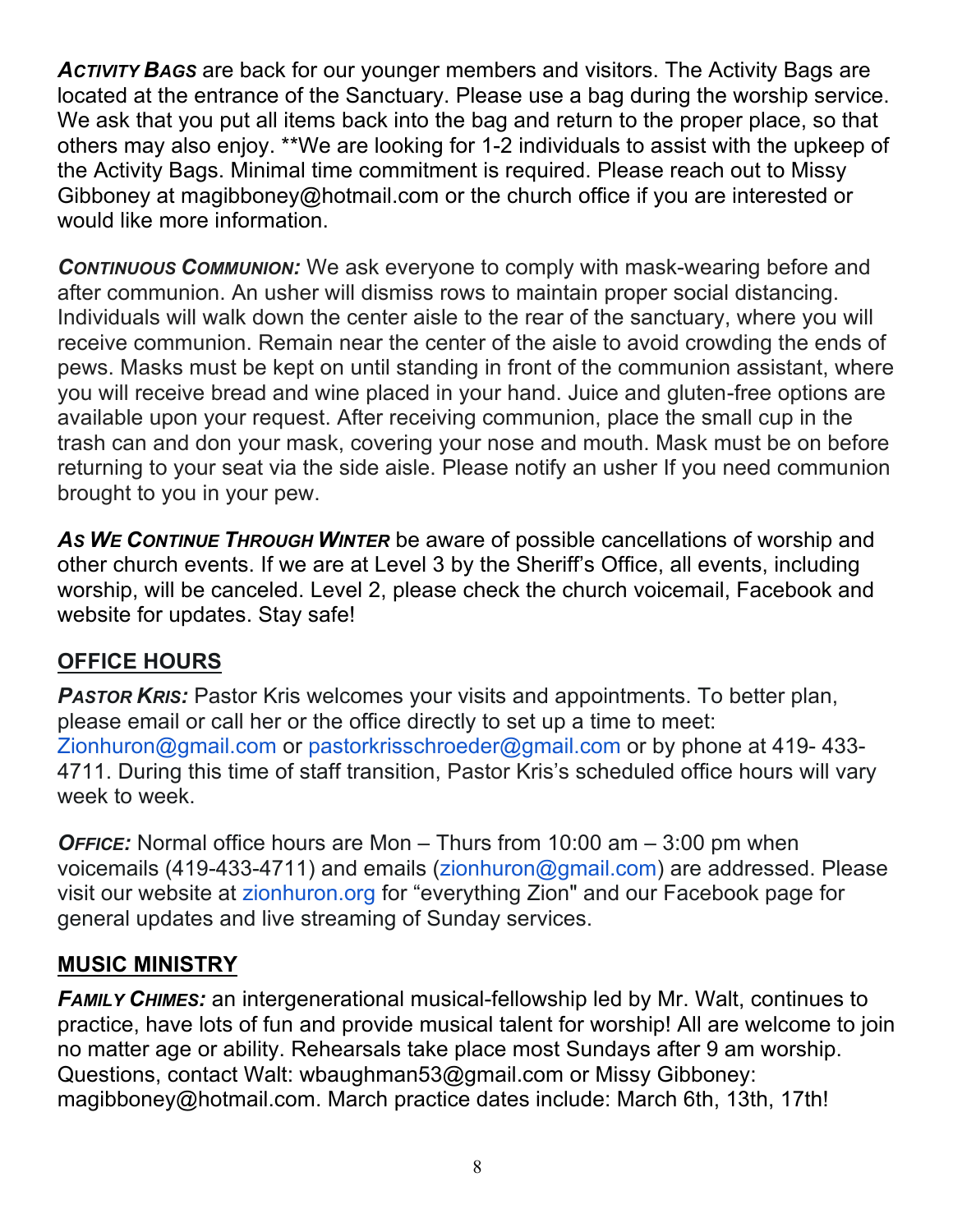|                               | February 27, 2022               |
|-------------------------------|---------------------------------|
| <b>Contributions received</b> | \$3,852.80                      |
| Budgeted amount needed        | \$4,260.00                      |
| <b>YTD Budget: \$38,340</b>   | <b>YTD Actual: \$-11,205.76</b> |

#### **Weekly Offerings**

#### **EVENTS**

*CHURCH MASTER CALENDAR:* We ask that NO event, meeting, or announcement be written on the church master calendar without first notifying the office of the date and time. Also, if you host an event, it is your responsibility to ensure that all tables, chairs, flip charts, etc. be put away before you leave. Thank you for your cooperation.

*POTATO BAKE TO BENEFIT THE PRAYER PATH* is scheduled for March 12th, from 11:00am -1:00pm at the Zion Fellowship Hall. The luncheon will offer a baked potato, toppings, and hot dog for a \$5.00 donation per meal. Take out option and pre-sale tickets available Contact Laura Nabors 440-225-4520

#### **IDEAS AND SUGGESTIONS**

*HAVE AN IDEA OR SUGGESTION* but not sure what to do with it? It is encouraged for members of the congregation to help implement programs, missions, and fellowship opportunities. Printed guidelines are available on the back table in Narthex for your reference. Your Members-at-Large, Paul Nabors or Bev Moyer can help too!

#### **OPPORTUNITIES TO SERVE**

*LENTEN OFFERING BOXES* are available for those who would like to participate in donating your extra coins during the Lenten season. You can pick up a box in the narthex and return it on Easter Sunday with your coins. This is a great way to give an "extra" offering and for children to be involved in giving as well as adults! This offering will go toward either the ELCA World Hunger Fund or the Lutheran Immigration and Refugee Service Fund to help those who are truly in need during this Lenten season. Thanks for your generosity and for participating!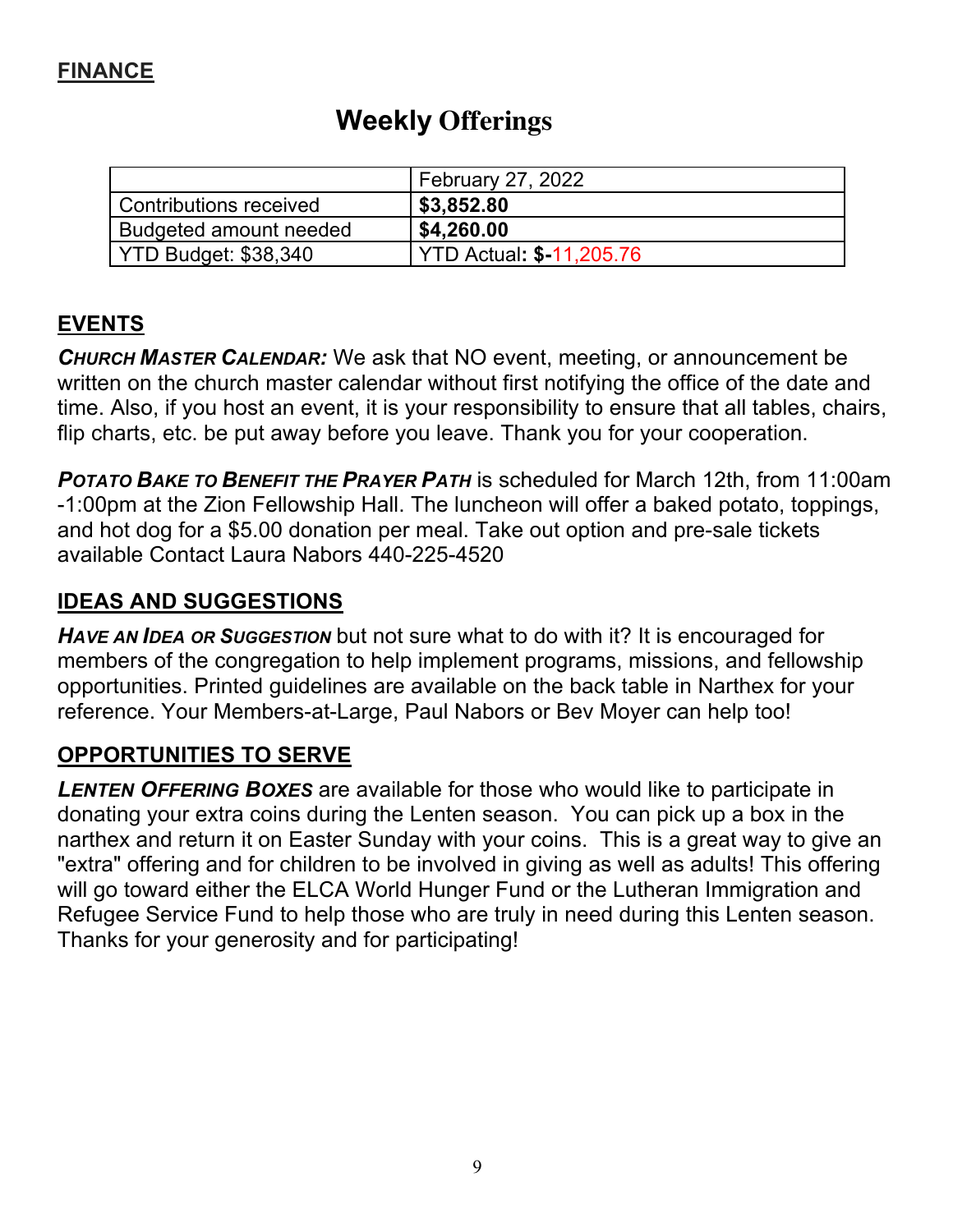*HURON HELPING HANDS FOOD PANTRY* is always looking for items to fill their shelves, to provide to those in need. Needed items include canned fruit, boxed cereal, canned ravioli, canned pasta, canned beef stew, Rice-a-Roni, baking mix, pancake mix, body wash, and shampoo. Egg cartons are also currently needed.

*FOOD PANTRY LENTEN JOURNEY CONTINUES:* Remember to pick up a list of items, located on the table in the narthex, that we are collecting throughout Lent to donate to the Huron Food Pantry on Easter Sunday. This is one small way we can give to those in need as we draw closer to God this season.

**SONSHINE PROJECT** continues to show God's love as we continue to build relationships between Zion and the community. We have been delivering boxes of food and milk to the food pantry donated by Zion and we have been providing home cooked meals prepared by Christ Community Meal.

We have completed Bible Study twice in the month of February (*the book of Matthew*). Residents have been praying for themselves, their neighbors, and their community. Thank you all for your concerns, prayers, and donations as we reach out to the community.

We are looking for a person to help once a month with deliveries on the first Wednesday of the month. If you are interested, please call the church office or Shelia Preston.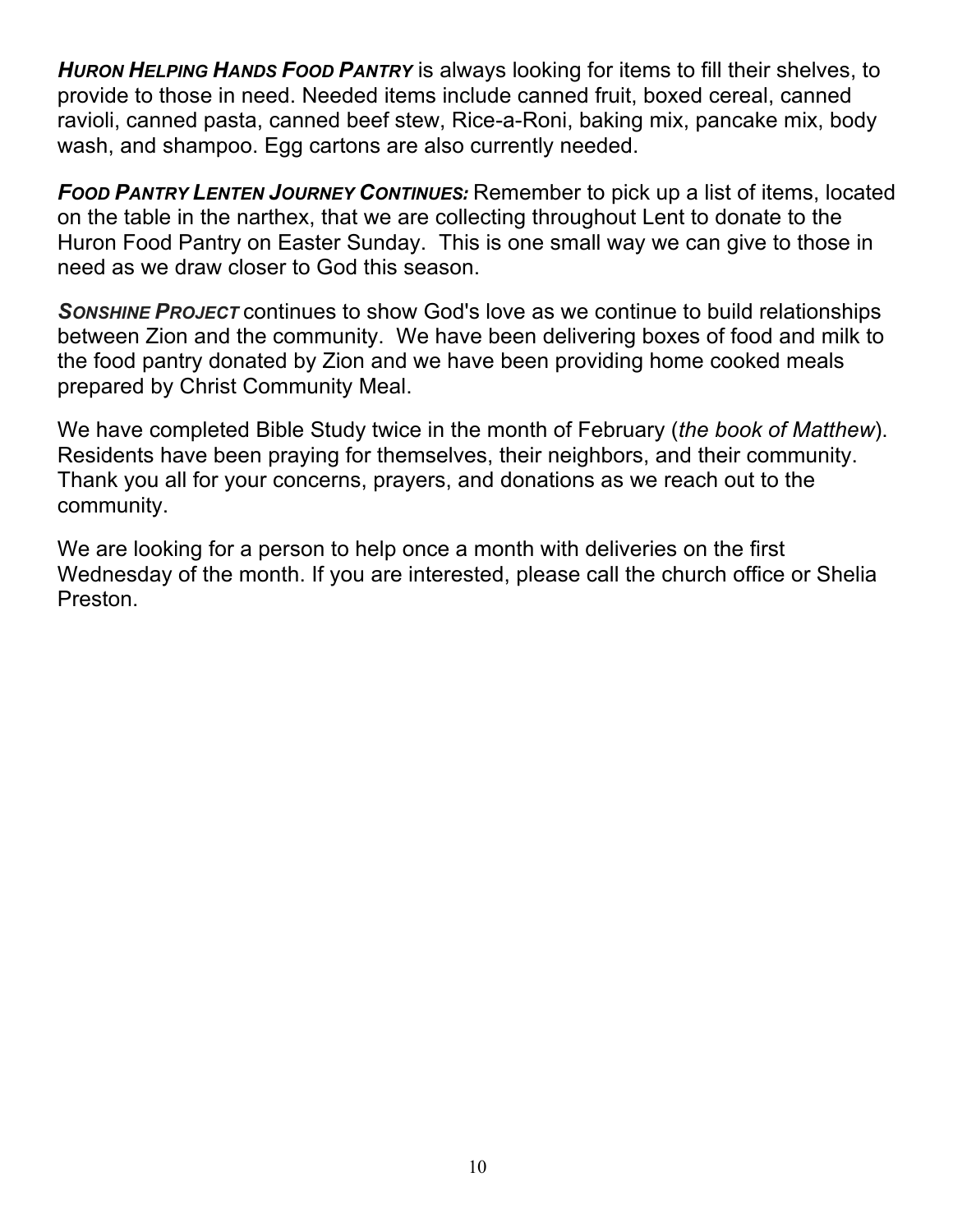#### **Volunteers for the 3/06/2022 and** 3**/13/2022** 9**:00 AM services and Wednesday 3/9/2022 7:00 PM Lenten Worship Service**

|                              | Greeter            | Reader         | <b>Usher</b>                               | <b>Technology</b><br><b>Assistant</b> | Worship<br><b>Monitor</b> | <b>Communion</b><br><b>Bread</b><br><b>Server</b> | <b>Communion</b><br>Wine / Juice<br><b>Server</b> |
|------------------------------|--------------------|----------------|--------------------------------------------|---------------------------------------|---------------------------|---------------------------------------------------|---------------------------------------------------|
| Sunday, 3_06_2022 9:00<br>AM | Leslie<br>Foxworth | Sue<br>Boldman | <b>Betty</b><br>Weyer/Howard<br>Carruthers | Missy<br>Gibboney                     | Forest<br>Airhart         | Leo<br>Kaufman                                    | Wendy<br>Kaufman                                  |

|                                           | <b>Greeter</b>         | Reader        | <b>Usher</b>   | <b>Technology</b><br><b>Assistant</b> | Worship<br><b>Monitor</b> | Communion<br><b>Bread Server</b> | Communion<br>Wine / Juice<br><b>Server</b> |
|-------------------------------------------|------------------------|---------------|----------------|---------------------------------------|---------------------------|----------------------------------|--------------------------------------------|
| Wednesday,<br>3 09 2022 7:00<br><b>PM</b> | Sandra<br>Klingelsmith | Jean<br>Lvren | Leo<br>Kaufman | Howard<br>Carruthers                  | Cindy<br>Carruthers       | Forrest Airhart                  |                                            |

|                                 | Greeter                                | <b>Reader</b>     | <b>Usher</b>               | <b>Technology</b><br><b>Assistant</b> | Worship<br><b>Monitor</b> | <b>Communion</b><br><b>Bread</b><br><b>Server</b> | <b>Communion</b><br>Wine / Juice<br><b>Server</b> |
|---------------------------------|----------------------------------------|-------------------|----------------------------|---------------------------------------|---------------------------|---------------------------------------------------|---------------------------------------------------|
| Sunday,<br>3 13 2022 9:00<br>AM | Sandra<br>Klingelsmith/Anne<br>Wessels | Walter<br>Baugman | Nadine<br>Bober/Carruthers | Missy<br>Gibboney                     | Leo<br>Kaufman            | Karen<br>Munsterman                               | Cindy<br>Carruthers                               |